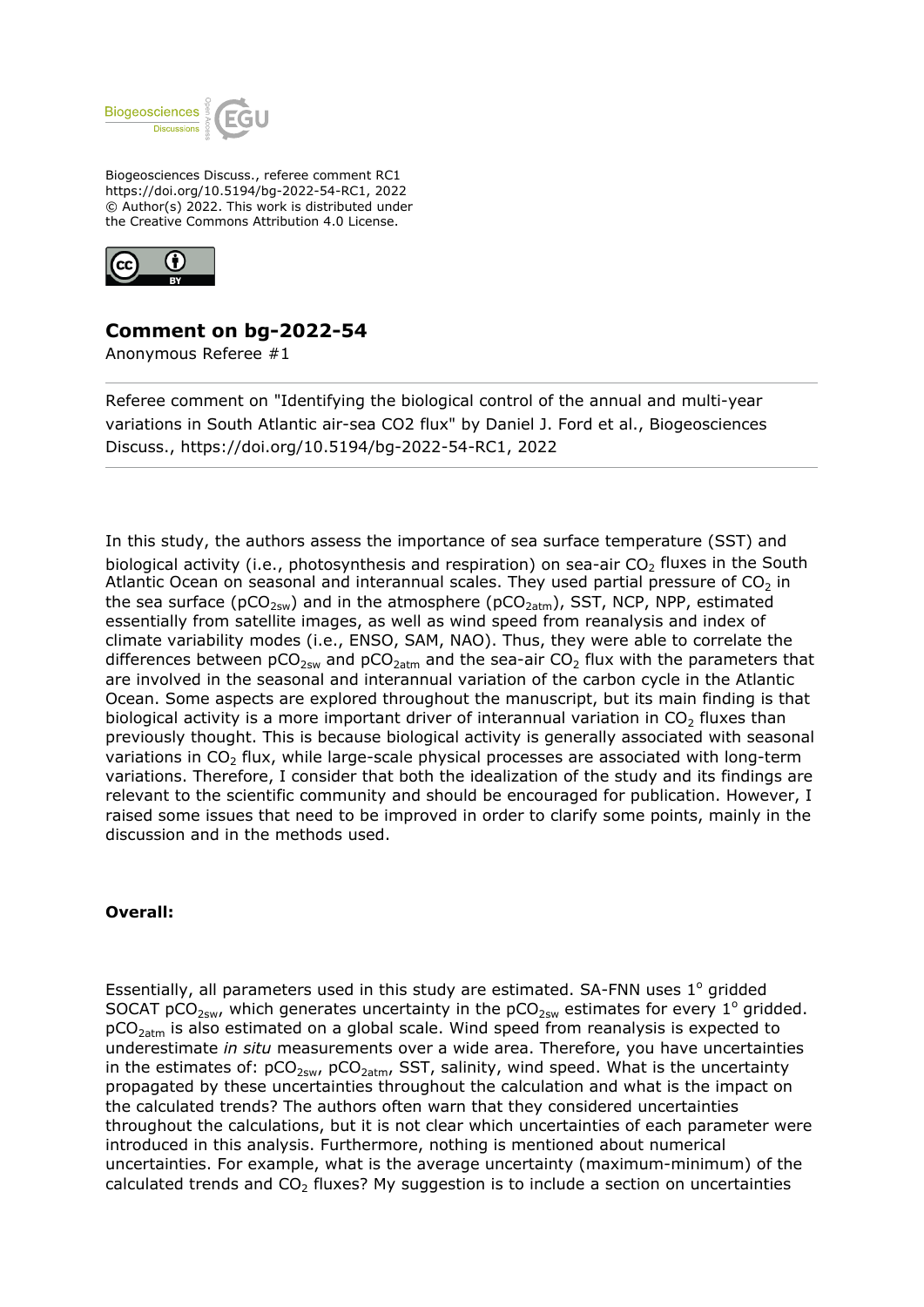and limitations and a table with uncertainties for all parameters (those that are available).

My second concern is about the description of methods. Despite indicating the references to the analyses carried out, the description of the methods used is superficial, making it difficult to assess them further. For example, you cite Henson et al. (2018) for a detailed description of the analysis of seasonal and interannual  $\Delta pCO_2$  drivers, but they do not. In fact, the method is originally described in another study (i.e., Shiskin et al., 1967) but has been adapted for  $\Delta pCO_2$ . Here it is essential that the assumptions and adaptations, as well as the limitations, are described, since this is the main analysis of the study from which the discussion is carried out.

I missed the influence of salinity, especially in regions where freshwater input by rivers and rain are significant, for example western Tropical Atlantic and southwestern South Atlantic. Although biological activity significantly influences  $pCO<sub>2sw</sub>$ , the dilution of seawater by riverine water directly influences  $pCO<sub>2sw</sub>$ , via mixing and solubility. This to some extent must be being counted as "biological activity" here. It might be interesting to use salinity as a parameter for correlation with  $\Delta pCO_2$  and  $CO_2$  flux instead of NAO, which was neither significant nor discussed here. Or even if they do not make the correlation with salinity, I think it will be important to include it in the discussion of these commented regions.

# **Specific comments:**

**Title:** Please consider changing the title to include "seasonal and interannual" variations instead of "interannual and long-term".

# **Introduction:**

The Introduction is very well written and addresses the main problem that was investigated.

- Line 30: Here are you sure you mean 'sequestering' (i.e., stored in the deep ocean) or  $CO<sub>2</sub>$  uptake by the sea surface? It might be interesting to indicate the percentage of how much this value represents, as you do not mention anything else about it throughout the introduction, so this value alone does not make clear the real importance of the oceans in sequestering atmospheric  $CO<sub>2</sub>$ .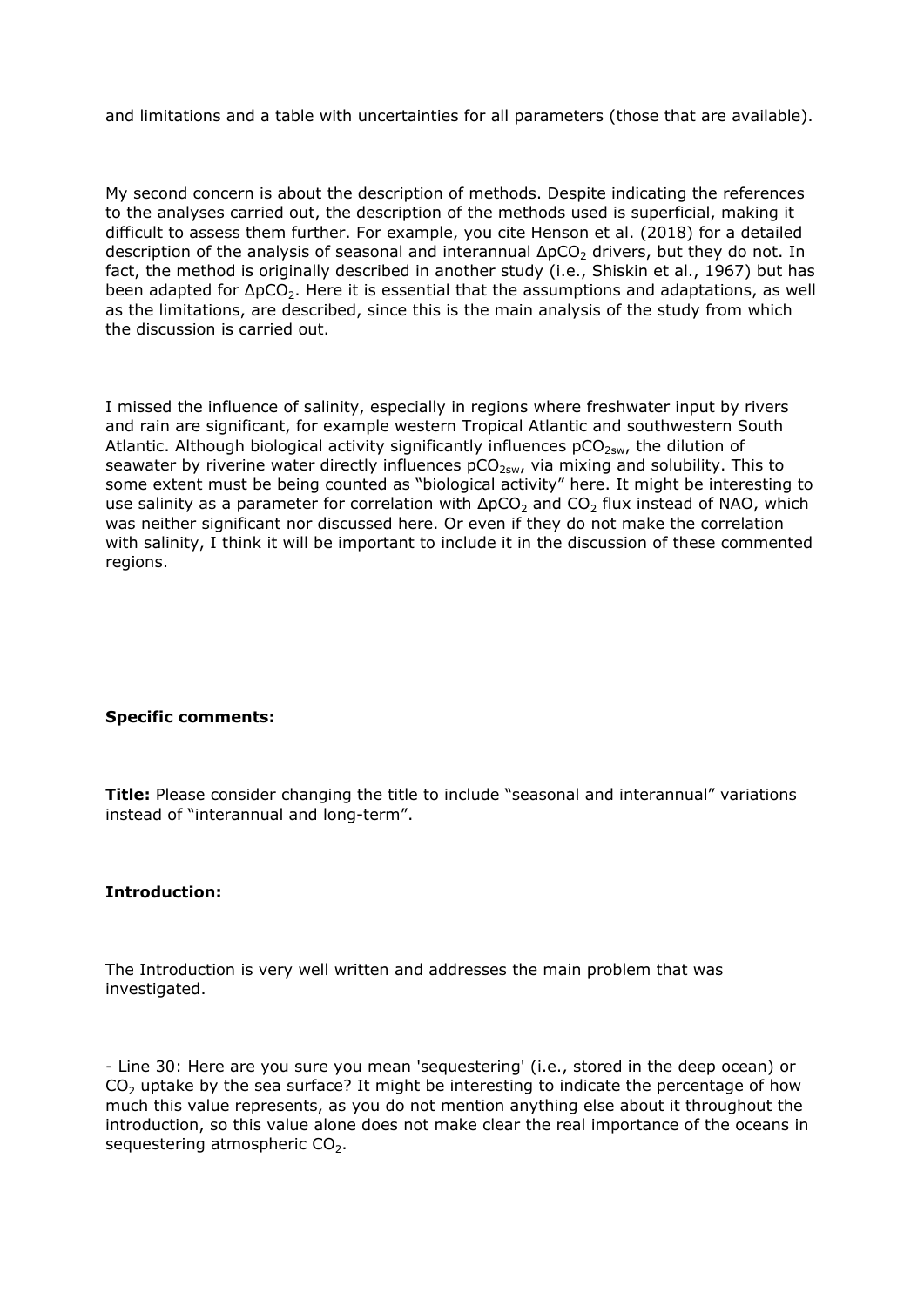- Line 38: The solubility of  $CO<sub>2</sub>$  and the  $CO<sub>2</sub>$  flux are also directly influenced by the sea surface salinity.

- Line 50: The solubility coefficient used in calculating the  $CO<sub>2</sub>$  flux is also a function of both temperature and salinity.

- Line 57: non-SST instead of non-temperature.

- Line 60: SST and non-SST instead of temperature and non-temperature.

#### **Methods**

- Line 76: Ford et al. (2021b) is cited here, but there is no earlier citation for Ford et al., 2021. Typo?

-Line 80: "into eight static provinces in the South Atlantic Ocean". Which provinces are these and why are they important for the development of AS-FNN? By analysing each province separately, the AS-FNN can better capture regional variations than if the region were analysed as a whole, is that it? If so, are there significant differences in uncertainties between different provinces that could impact the interpretation of results for some of them?

- Line 81: How and what is the impact of  $pCO<sub>2atm</sub>$  on  $pCO<sub>2stw</sub>$  in these estimates?

- Line 85: Here you mean that the  $pCO<sub>2atm</sub>$  used was extracted from the product of Landschützer et al. (2016, 2017) and it was in turn estimated from NOAA-ESRL regional stations? This is not clear to me. Perhaps "Monthly 1<sup>o</sup> grids of pCO<sub>2(atm)</sub> were extracted from v5.5 of the global estimates of  $pCO<sub>2(sw)</sub>$  dataset (Landschützer et al., 2016, 2017), which was estimated using the dry mixing ratio of  $CO<sub>2</sub>$  from the NOAA -ESRL marine boundary layer reference (https://www.esrl.noaa.gov/gmd/ccgg/mbl/; last accessed 25/09/2020), Optimum Interpolated SST (Reynolds et al., 2002) and sea level pressure following Dickson et al. (2007)."

- Line 94: Why did you use Nightingale et al. (2000) and not that of Ho et al. (2006) or Wanninkhof (2014), which have been shown to be more appropriate for ocean  $CO<sub>2</sub>$  flux calculations? If there is no reasonable explanation for using this parameterization, I strongly recommend using Ho et al. (2006) or Wanninkhof (2014), as they are more appropriate for oceanic regions.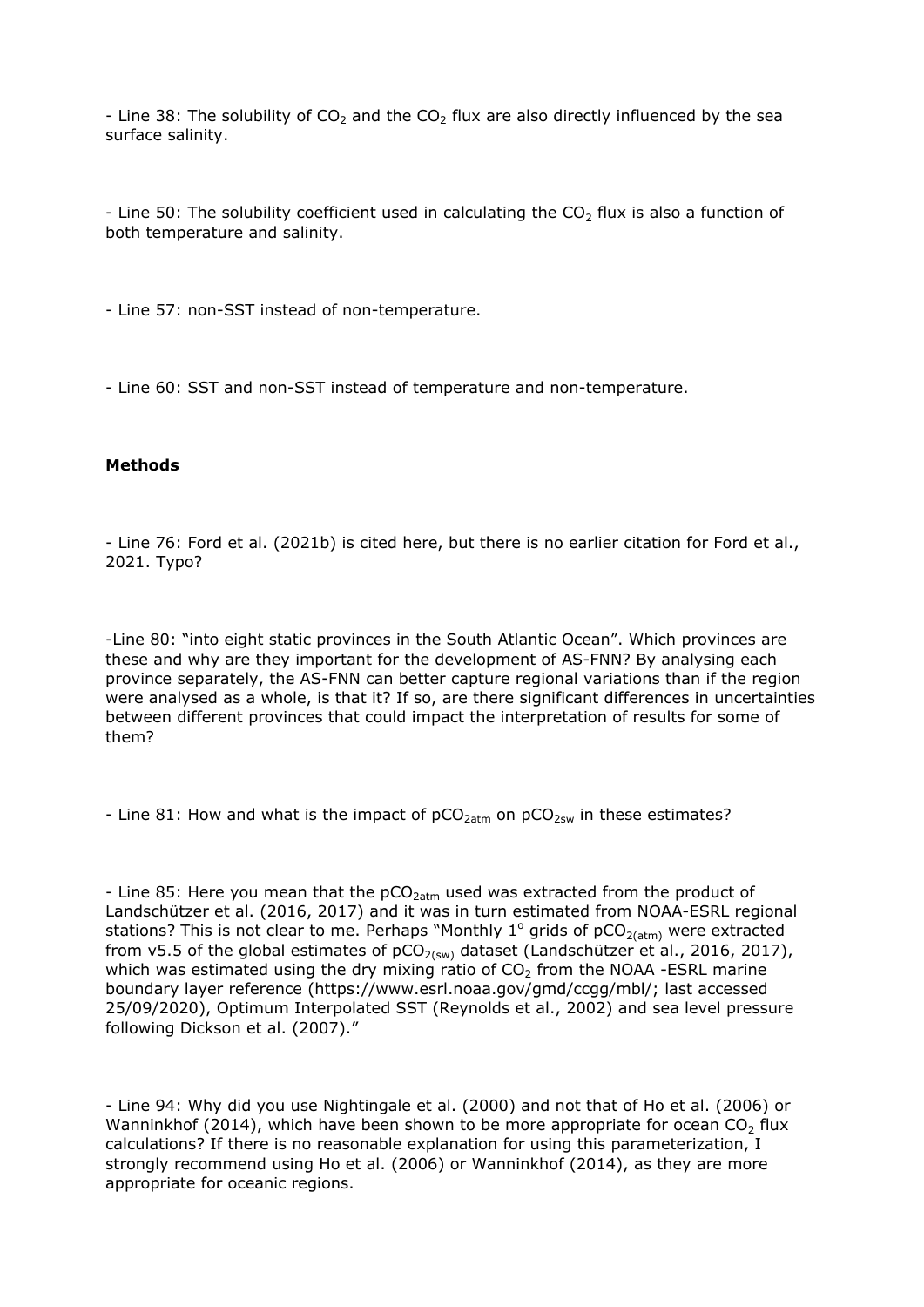- Line 99: This information has already been described above in line 85.

- Line 103: I was wondering why you set the time series from 2002 to 2018. Is it because of limited data availability, I suppose?

- Line 106: Chlorophyll-*a* (Chl *a*).

- Line 121: A more detailed description of the analysis of seasonal and interannual  $\Delta pCO<sub>2</sub>$ drivers is needed. Please see general comment.

- Line 124: Despite indicating that an error propagation analysis from  $pCO<sub>2sw</sub>$  was performed, no results regarding this are shown. Also, if I understood correctly, you just computed the uncertainty of the  $pCO_{2sw}$  estimate in the  $\Delta pCO_2$  and  $CO_2$  flux calculation, right? If so, it is important to account for the uncertainties in all other estimated parameters that go into the  $CO_2$  flux calculation (i.e., SST, salinity, wind speed,  $pCO_{2atm}$ ), especially wind speed. Although reanalysis wind speed data is commonly used as a proxy for *in situ* data in comparisons with model outputs, the wind speed of reanalyses underestimates the *in situ* wind speed. I do not think this propagated error assessment is too problematic. However, if this seems like too much work, perhaps a sensitivity analysis is appropriate. For example, by calculating the  $CO<sub>2</sub>$  flux with the highest expected uncertainty for all parameters, then you will have an overestimate of the propagation of uncertainties throughout the  $CO<sub>2</sub>$  flux calculation.

- Line 130: You considered the North Atlantic Oscillation (NAO), but did not mention the reason for it, as you did with ENSO and SAM. How can NAO influence  $pCO_{2sw}$  and  $CO<sub>2</sub>$  flux in the South Atlantic? What were you expected to find and what did you find in relation to this mode of climate variability?

- Line 137: It is important to show at some point the values of propagated uncertainties. 10% was the gas transfer coefficient uncertainty (i.e., wind speed) propagated in the  $CO<sub>2</sub>$ flux calculation? A 10% certainty for this coefficient seems very low, especially when it represents 70% of the uncertainty of the  $CO<sub>2</sub>$  flux and using reanalysis data. I suggest making a table, which can be for the supplementary material, with the uncertainties of each of the parameters used (i.e., SST, salinity,  $pCO_{2sw}$ ,  $pCO_{2atm}$ , wind speed, NPP, NCP).

- Line 138: Could this be resolved by doing the analysis with the  $pCO_{2sw}$  normalised by the SST? So, you should find a higher correlation between  $\Delta pCO_2$  and NCP while the correlation between  $\Delta pCO<sub>2</sub>$  and SST would decrease.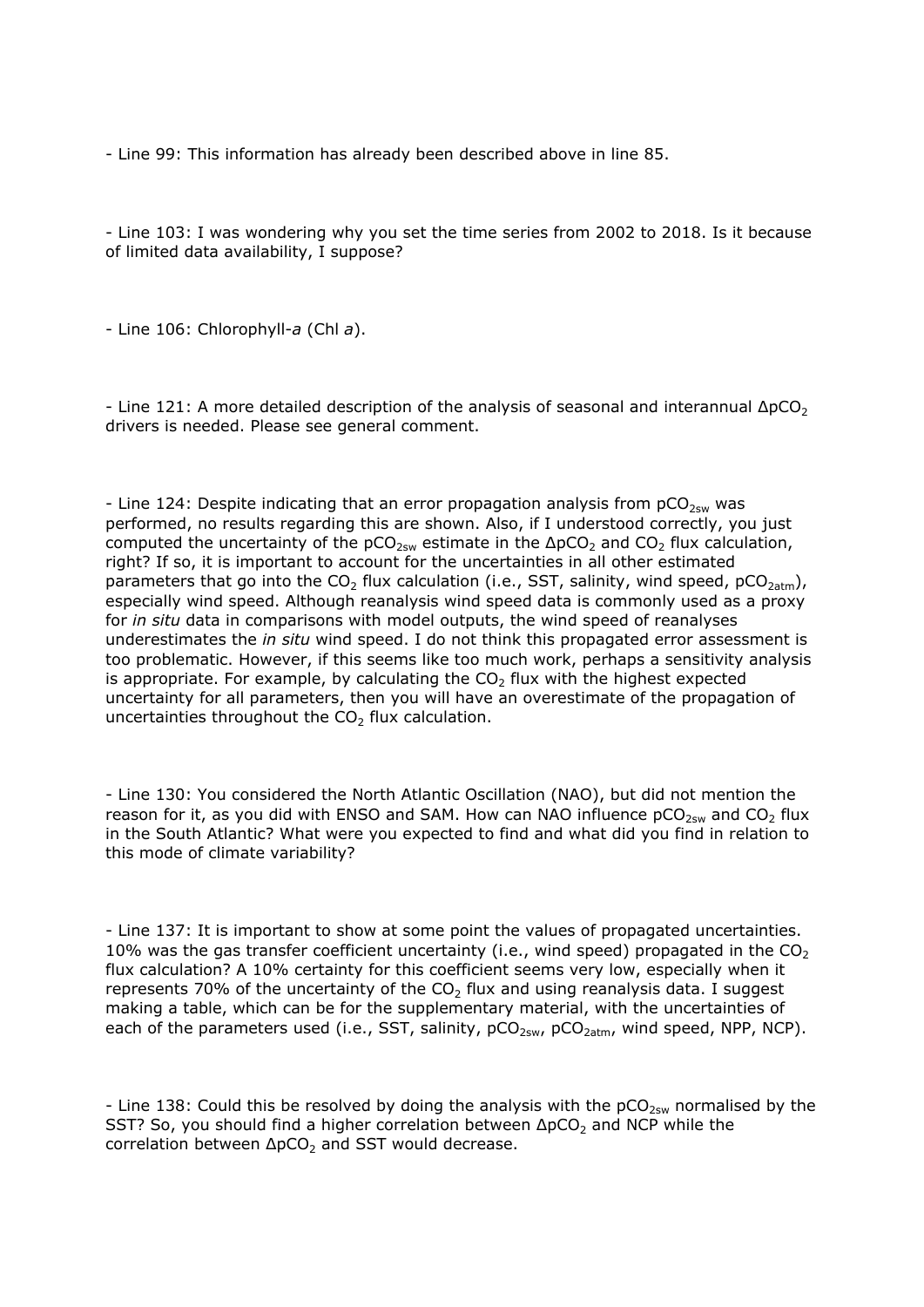- Line 145: That seems appropriate. If the correlation decreases using *in situ* pCO<sub>2sw</sub>, can this indicate how much the estimated  $\Delta pCO<sub>2</sub>$  is biased by the SST?

# **Results**

- Line 161: Was the correlation between  $\Delta pCO_2$  and NCP in the equatorial region numerically greater or was the area of significant correlation greater? If you only consider the area with significant correlation, is the correlation between  $ΔpCO<sub>2</sub>$  and NCP higher? This could be made clearer if you showed the number values of the correlations in each region in the text.

- Line 165: In the northern part of the Brazil Current ( $\sim$ 12°S-17°S) there is a more intense positive correlation between  $\Delta pCO<sub>2</sub>$  and NPP, in contrast to the surrounding waters where the correlation is negative. Is there any suggested explanation for this?

- Line 170. There is a band with a positive correlation sign south of 40ºS for NCP and NPP. (Fig. 1 a, b). This is also true of the southern coast of South America. This appears to be as important as the regions under the influence of the Amazon River plume and the Benguela upwelling. However, none of this is mentioned here or discussed later.

I suggest as a point of discussion:

"Between 30°-45°S, dissolved inorganic carbon and SST exert a similar influence on  $pCO<sub>2sw</sub>$ , indicating that seasonal changes in dissolved inorganic carbon driven by biological uptake in the summer and upwelling in winter are approximately balanced by seasonal changes in SST and their control on the solubility pump." (Henley et al., 2020).

The southern coast of South America is strongly influenced by riverine water input that dilutes the total alkalinity when it mixes with seawater, leading to an increase in  $pCO_{2sw}$ (Liutti et al., 2020). This is associated with a supply of nutrients, which increases photosynthesis, however the main drivers of  $pCO_{2sw}$  in this region are total alkalinity and SST (Liutti et al., 2020). This likely explains the positive correlation between  $\Delta pCO<sub>2</sub>$  and both NCP and NPP.

- Line 200: Since NCP responds to processes that occur essentially in the ocean, how do you explain the correlation being greater with CO<sub>2</sub> flux than with  $ΔpCO<sub>2</sub>$ ? This indicates that this correlation is essentially associated with interannual variability in wind speed, correct? It seems that the correlation you are finding here is between NCP/NPP and wind speed and not with CO<sub>2</sub> flux (which implies influence on  $pCO<sub>2sw</sub>$ ). Perhaps somehow the NPC/NPP estimates are biased by wind speed?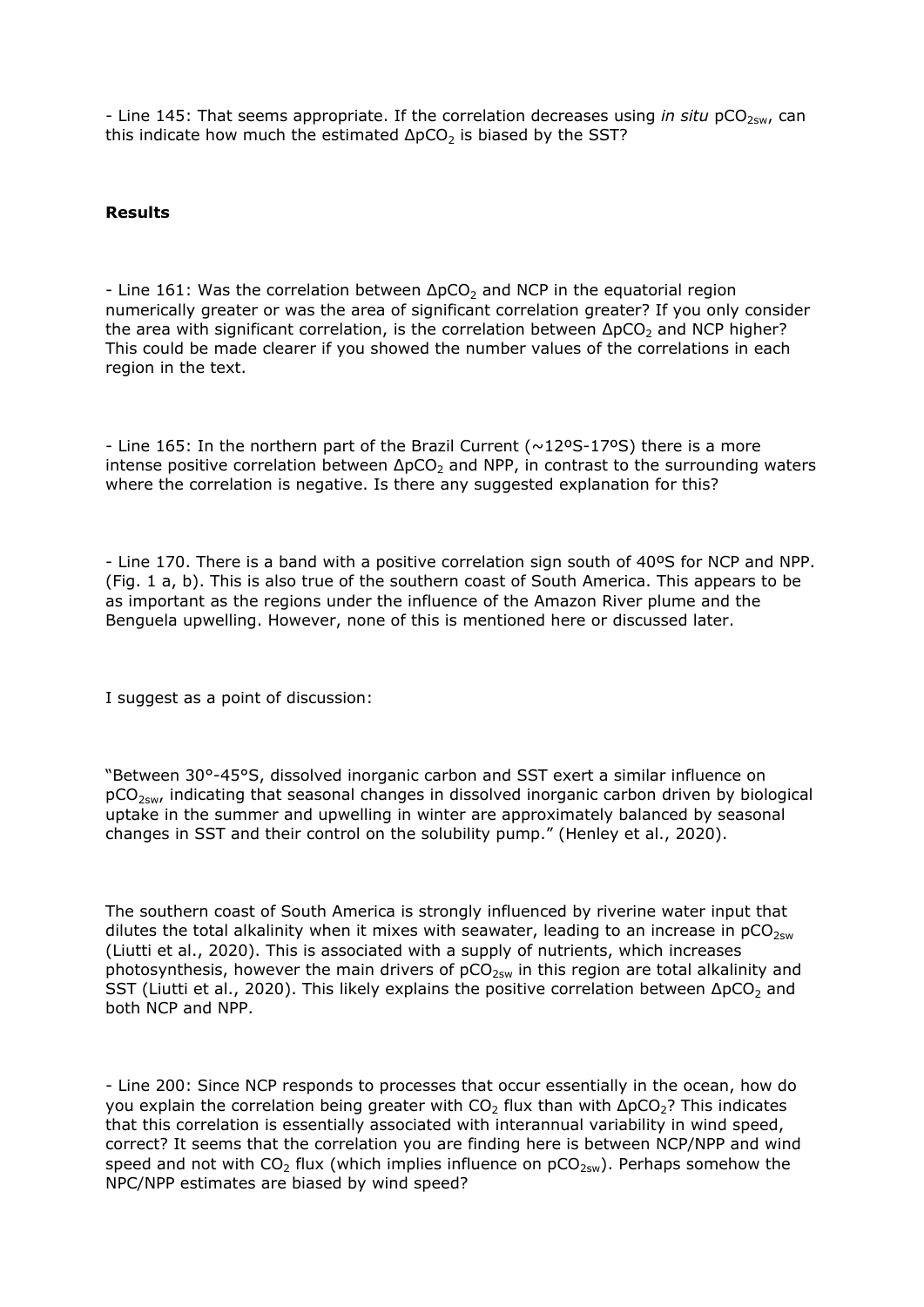#### **Discussion:**

Where are the correlations between  $\Delta pCO_2$  and both NCP and NPP significant indicating that much of the carbon produced at the surface is being exported to the deep ocean? Conversely, where the correlation between  $\Delta pCO_2$  and NCP is higher (line 161) does that mean that surface production is being advected to another region or is NCP not produced locally? That makes sense?

- Line 236: SST instead of temperature.

- Line 239: Only the correlation between these parameters (NCP, NPP, SST) and  $\Delta pCO<sub>2</sub>$ and  $CO<sub>2</sub>$  flux do not necessarily indicate the greater influence of biology or temperature. In Fig. 1 SST is well correlated with  $ΔpCO<sub>2</sub>$  and  $CO<sub>2</sub>$  flux over virtually the entire region and only the sign of the correlation changes. For example, if the correlation is -0.6 or 0.6 the intensity of the correlation is the same, only the sign changes. So, the statement that "biological activity was a key driver of seasonal variability in response to the equatorial upwelling and highlighting the dominance of non-temperature drivers" does not seem to me to be supported by the correlations in Fig. 1. This would be more evident if the average coefficient of determination  $(R^2)$  value were shown.

- Line 242: Instead of "biological activity" I suggest indicating the specific process you are referring to (e.g., photosynthesis, respiration) because this should change according to the sign of the correlation between  $pCO_{2sw}$  and both NCP and NPP and "biological activity" is a broad term that suggests both a decrease in and an increase in  $CO<sub>2</sub>$ .

- Line 244: 0.76 instead of -0.76 for o  $\mathbb{R}^2$ .

- Line 245: 0.13 instead of -0.13 for o  $\mathsf{R}^2$ .

- Line 271: This information should be repositioned to the Material and Methods section with more detailed information about the method. For example, if possible, what calculation is done to extract seasonal and interannual cycles, what adaptations were made from the original econometric analysis, and what are its limitations.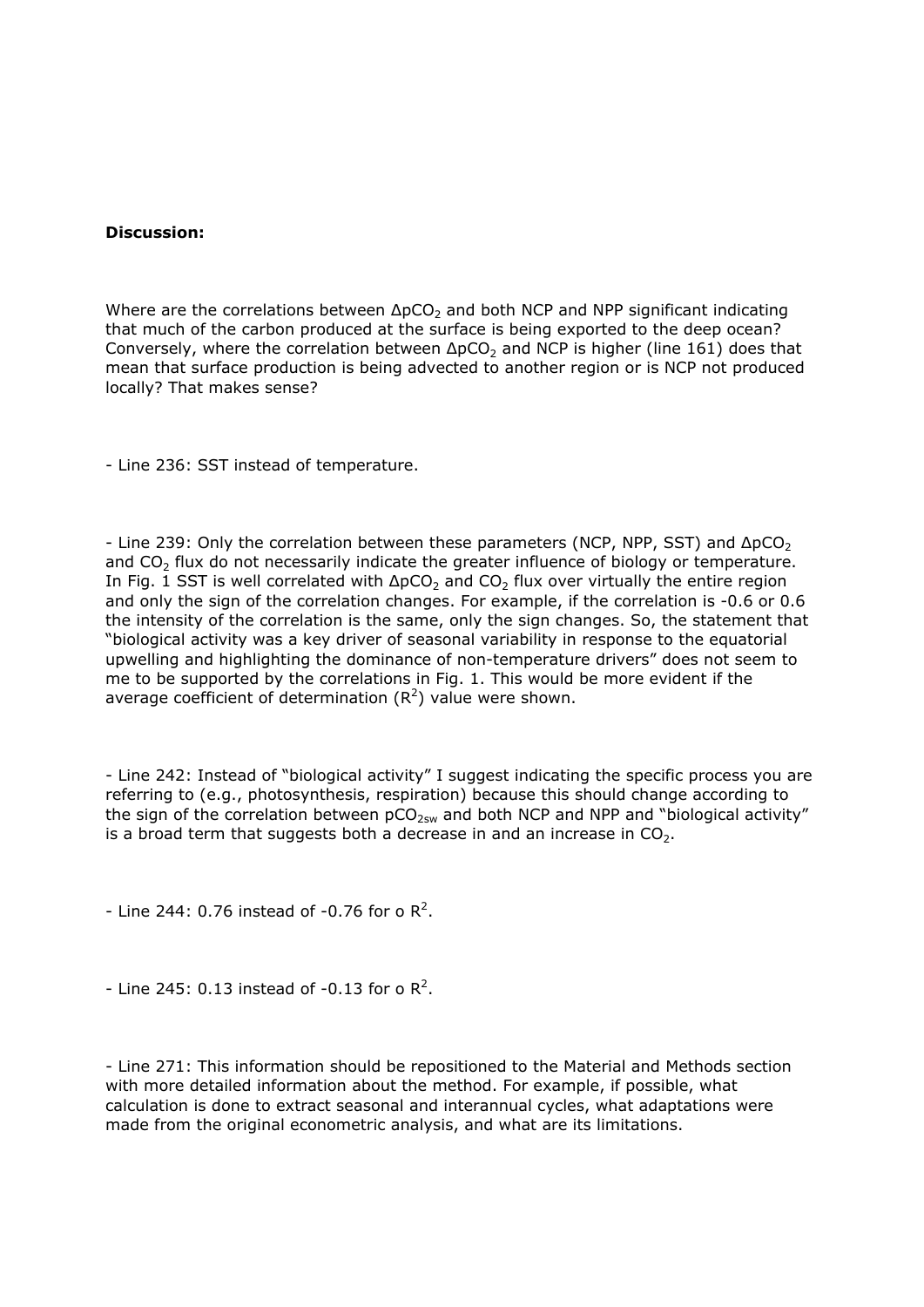- Line 284: Use verbs in the present tense to refer to the findings (conclusions) of the studies. For example: "seasonal and interannual drivers of  $\Delta pCO<sub>2</sub>$  are different" instead of "were". On the other hand, use verbs in the past tense to refer to results.

- Line 294: Again, be more specific about which biological activity you are referring to, photosynthesis or respiration.

Line 296: Something does not seem to make sense here. A negative correlation between MEI and CO<sub>2</sub> flux implies that CO<sub>2</sub> exchange is more intense during La Niña (when the ENSO index is negative), correct?

- Line 305: Same as the previous comment here. With negative SAM and the migration of westerly winds further north, should not the  $CO<sub>2</sub>$  flux be increasing rather than decreasing?

- Line 351: It is very likely that this signal of increased  $\Delta pCO_2$  is not from the Amazon River plume, but from the waters of the North Brazil Current. A  $pCO<sub>2sw</sub>$  increase of 1.20  $\mu$ atm year<sup>-1</sup> was reported in this region by Araujo et al. (2018). The explanation for this increase is not clear, though.

- Line 354: Bates et al. (2014) is not in the reference list.

- Line 357: Despite identifying a negative trend in both  $\Delta pCO_2$  and  $CO_2$  flux, you do not explain it. For example, there are likely no significant trends in  $pCO_{2sw}$  and the trend in ocean  $CO<sub>2</sub>$  uptake is in response to increasing atmospheric  $pCO<sub>2</sub>$ .

#### **References mentioned:**

Araujo, M., Noriega, C., Medeiros, C., Lefèvre, N., Ibánhez, J. S. P., Montes, M. F., et al. (2018). On the variability in the  $CO<sub>2</sub>$  system and water productivity in the western tropical Atlantic off North and Northeast Brazil. Journal of Marine Systems, 1, 1. https://doi.org/10.1016/j.jmarsys.2018.09.008.

Henley, S. F., Cavan, E. L., Fawcett, S. E., Kerr, R., Monteiro, T., Sherrell, R. M., et al.